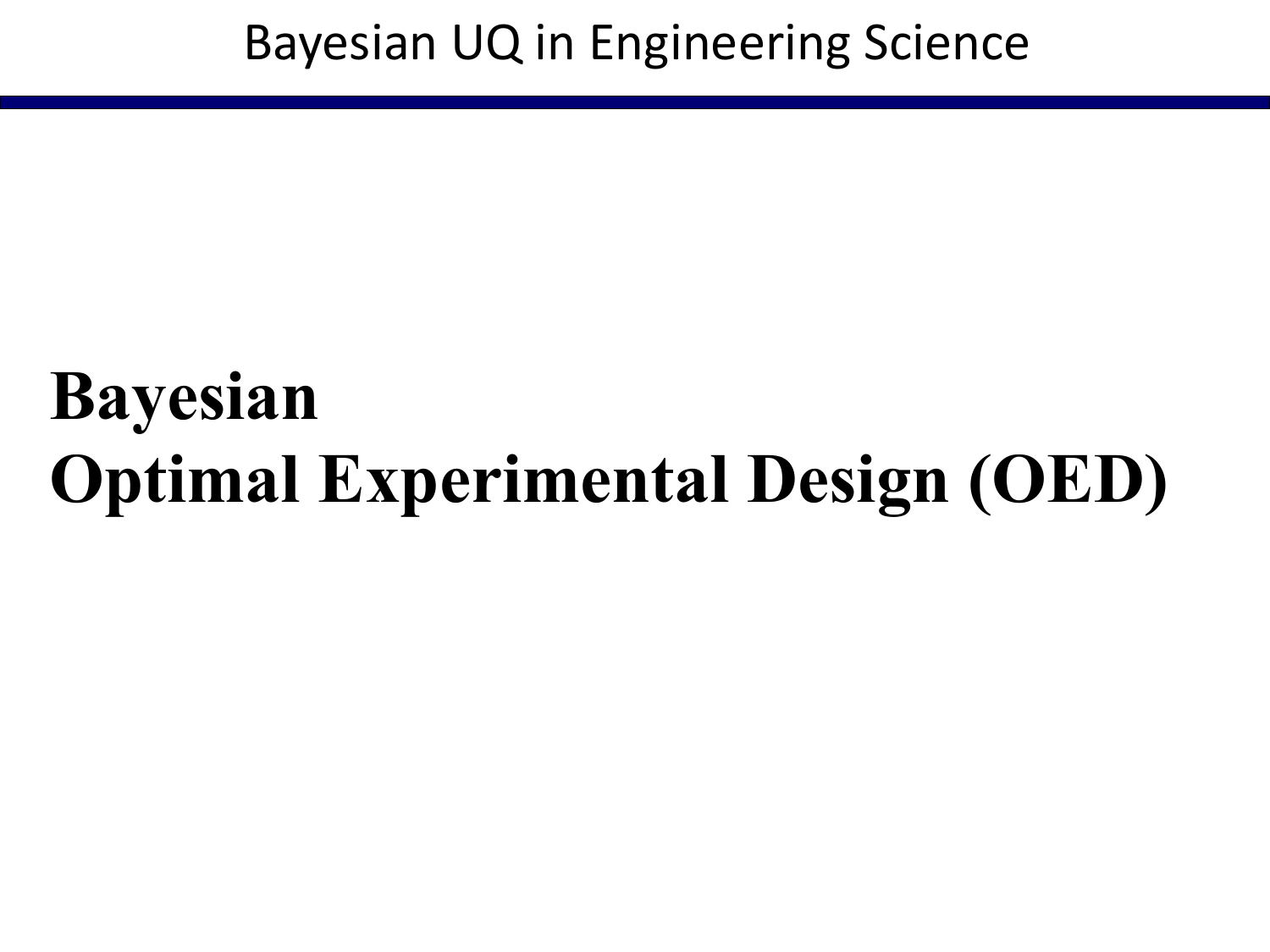# OED: Definitions

- **• Given: model and the model parameters**
- **• Prior PDF of model parameters: quantifies the uncertainty in the model parameters (describes the state of knowledge of the parameters) before an experiments takes place**
- **• Prediction error: The discrepancy between the model predictions and measurements. Usually assumed Gaussian.**
- **• Posterior PDF: quantifies the uncertainty in the model parameters given data from an experiment**
- **• Design variables: These are the experimental variables to be optimized in the OED. May include sensor types, number of sensors, location of sensors, excitation characteristics (frequency content and amplitude), etc. Change in the values of design variables affect the quality of data and the information contained in the data. As a result, it affects the posterior PDF of the model parameters.**
- **• OED Objective: Collect data from the system so that they are most informative for identifying the model parameters and predicting output QoI**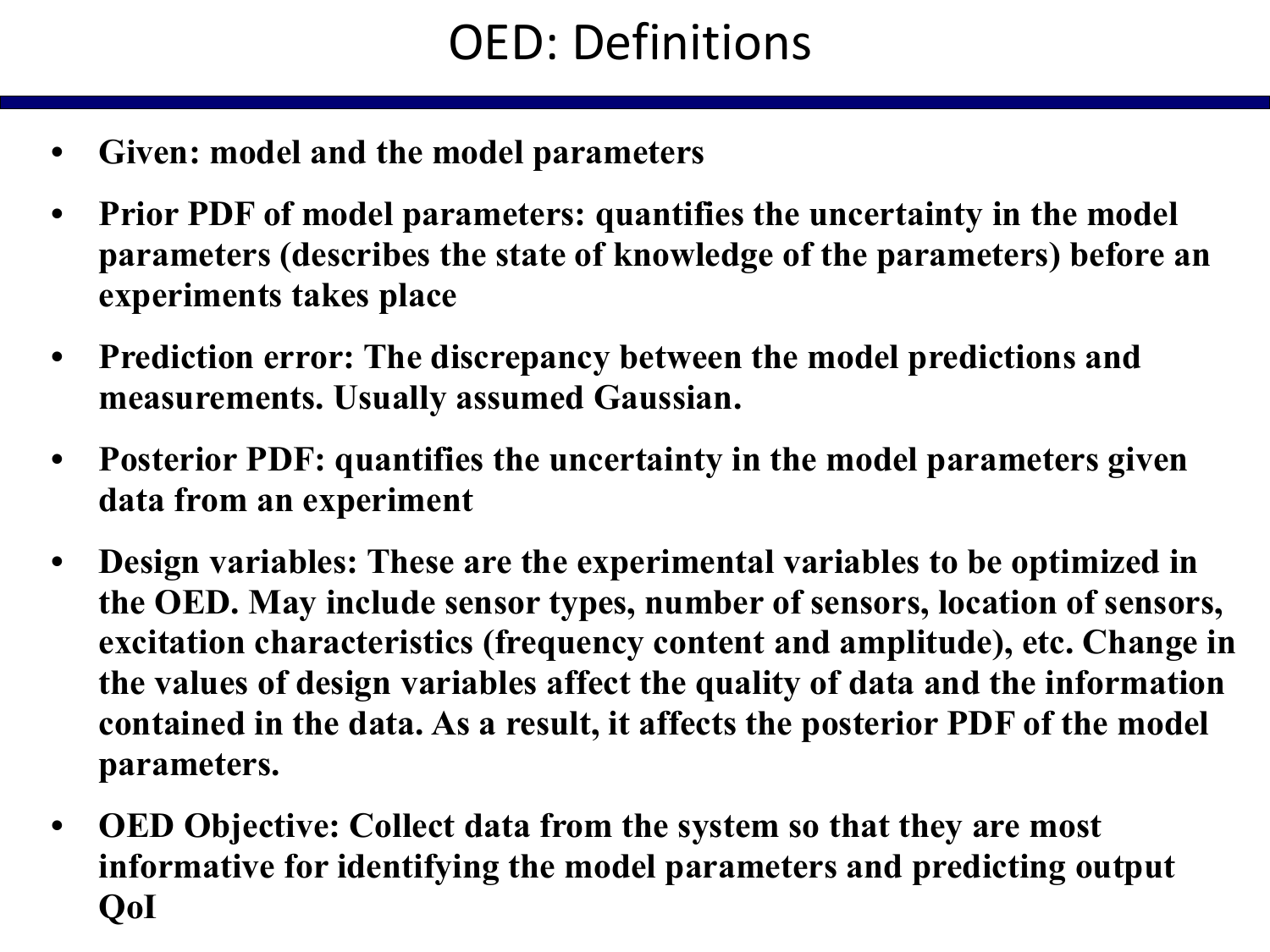# OED Objectives

- **• Collect data from the system so that they are most informative for identifying the model parameters and/or predicting output QoI**
- **• We will address the problem estimating the model parameters. Similar analysis will hold for the problem of predicting output QoI.**
- **• OBJECTIVE: Select the values of the design variables such that the data are most informative for the model parameters**
- **• The MUTUAL INFORMATION between two uncertain parameters measure the amount of information these parameters share. Equivalently, the mutual information measures the reduction of uncertainty in one variable after having observed the other. Large reduction of uncertainty corresponds to large mutual information.**
- **• MUTUAL INFORMATION:**

$$
I(\theta; y) = \int_{\Theta} \int_Y p(\theta, y) \log \frac{p(\theta, y)}{p(\theta) \, p(y)} \, d\theta \, dy
$$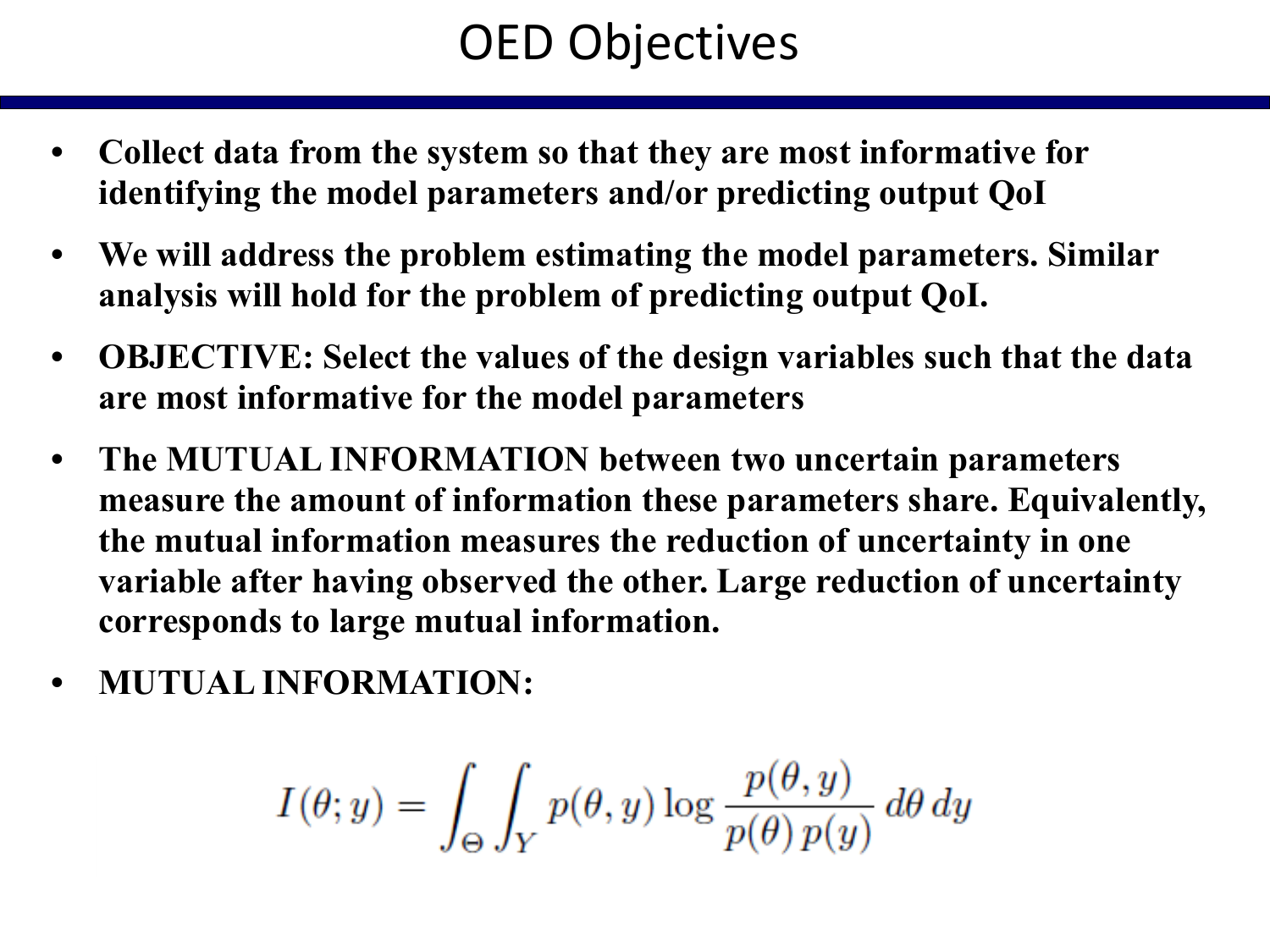# OED Objectives

$$
I(\theta; y) = \int_{\Theta} \int_{Y} p(\theta, y) \log \frac{p(\theta, y)}{p(\theta) p(y)} d\theta dy
$$

- **• This can be seen as the relative entropy between the joint PDF and the independent approximation of it using the product of the marginals.**
- **• It measures how much the two PDF differ, essentially measuring how much dependence (shared information) exist between them through their joint PDF.**
- **• In experimental design, the mutual information is conditioned on the design variables. The resulting CONDITIONAL MUTUAL INFORMATION, conditioned on the values of the design variables, is used to formulate the OED problem.**
- **• OBJECTIVE: Find the values of the design variables that maximize the information the data carries about the model parameters. Equivalent to maximizing conditional mutual information wrt design variables**

$$
U(d)=I(\theta;y|d)=\int_{\Theta}\int_Y p(\theta,y|d)\log\frac{p(\theta,y|d)}{p(\theta|d)\,p(y|d)}\,d\theta\,dy
$$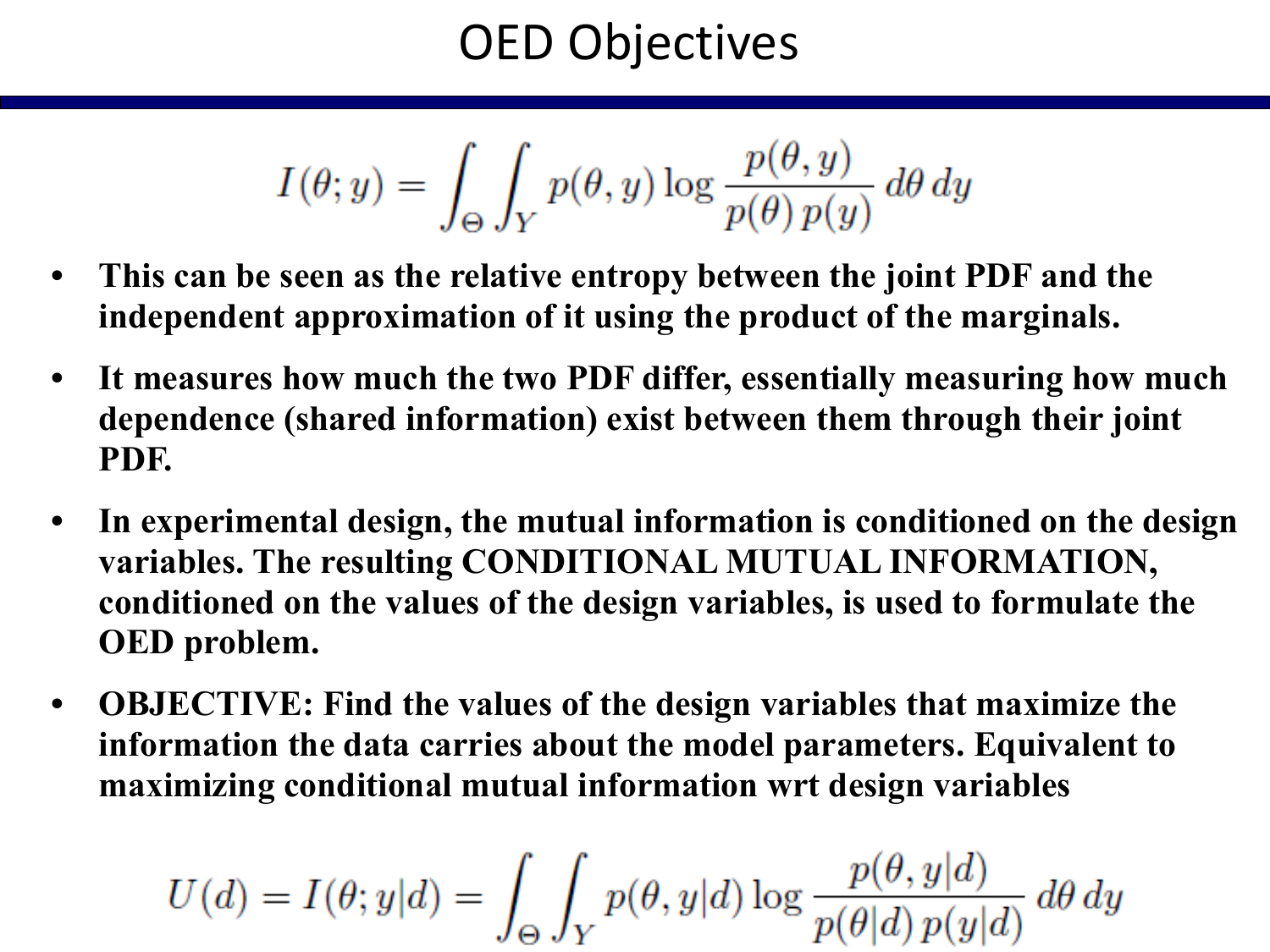# Mutual Information, Relative Entropy, Entropy

- **• In information theory, these quantities have properties which relate them with each other. The mutual information can be written as relative entropy (Kullback-Leibler (KL) divergence) or the difference between two entropies.**
- **• Lets derive the relations**
- **• Expanding the joint PDF as**

$$
p(\theta, y|d) = p(y|d) \, p(\theta | y, d)
$$

 **and substituting into the conditional mutual information**

$$
U(d) = I(\theta; y|d) = \int_{\Theta} \int_{Y} p(\theta, y|d) \log \frac{p(\theta, y|d)}{p(\theta|d) p(y|d)} d\theta dy
$$

 **one derives**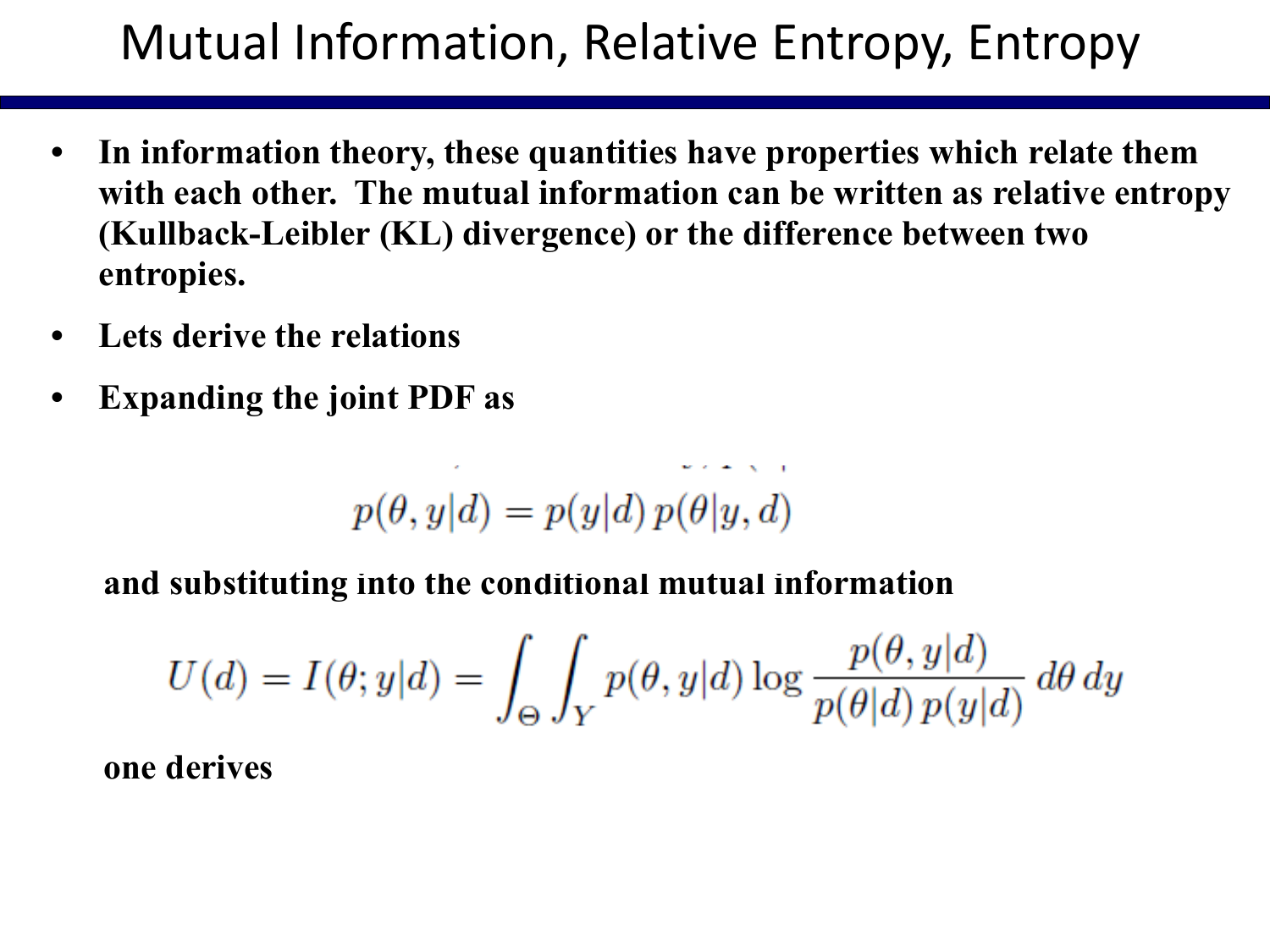# Mutual Information, Relative Entropy, Entropy

$$
U(d) = I(\theta; y|d) = \int_{\Theta} \int_{Y} p(y|d) p(\theta|y, d) \log \frac{p(y|d) p(\theta|y, d)}{p(\theta|d) p(y|d)} d\theta dy
$$
  
= 
$$
\int_{Y} p(y|d) \int_{\Theta} p(\theta|y, d) \log \frac{p(\theta|y, d)}{p(\theta)} d\theta dy
$$
  
= 
$$
E_{y|d}[D_{KL}(p(\theta|y, d) || p(\theta))]
$$

- **• The conditional mutual information is expressed as the expected KLdivergence (information gain) from the posterior PDF to the prior PDF, where the expectation is taken over all possible outcomes (data) of the particular experiment with design variables** *d*
- **• The posterior PDF of the model parameters depend on the data so that the expectation gives an average of the information gain about the model parameters based on all data that can result from experiment** *d***, as described by the likelihood function.**
- **• This is same as the expected Utility Function proposed by Lindley (1956) to carry out the OED problem based on a decision-theoretic framework.**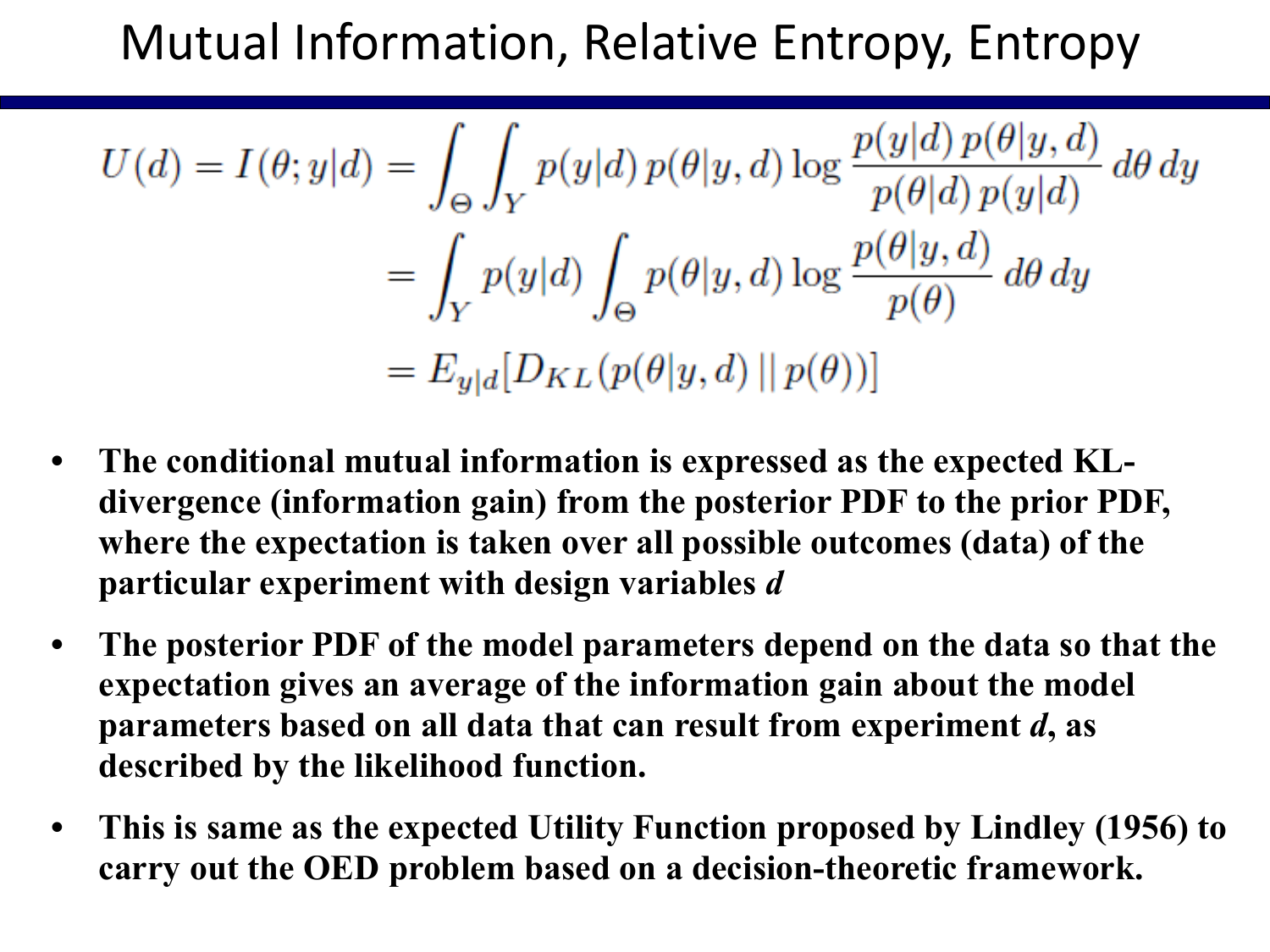# Expected KL-Divergence

- **• The objective of the experiment is to learn as much as possible about the model parameters**
- **• The Kullback-Leibler (KL) Divergence, which is a scalar measure of the "distance" between the posterior and prior, is used to represent the information gain due to data.**
- **• The objective of the experiment is to maximize the KL-Divergence with respect to the design variables of the experiment.**
- **• The posterior, and therefore the KL-Divergence, need the data in order to be computed. But data do not exist before the experiment.**
- **• Therefore, the best thing we can do is to average the KL-Divergence over all the possible data, based on the likelihood and prior PDFs of the model.**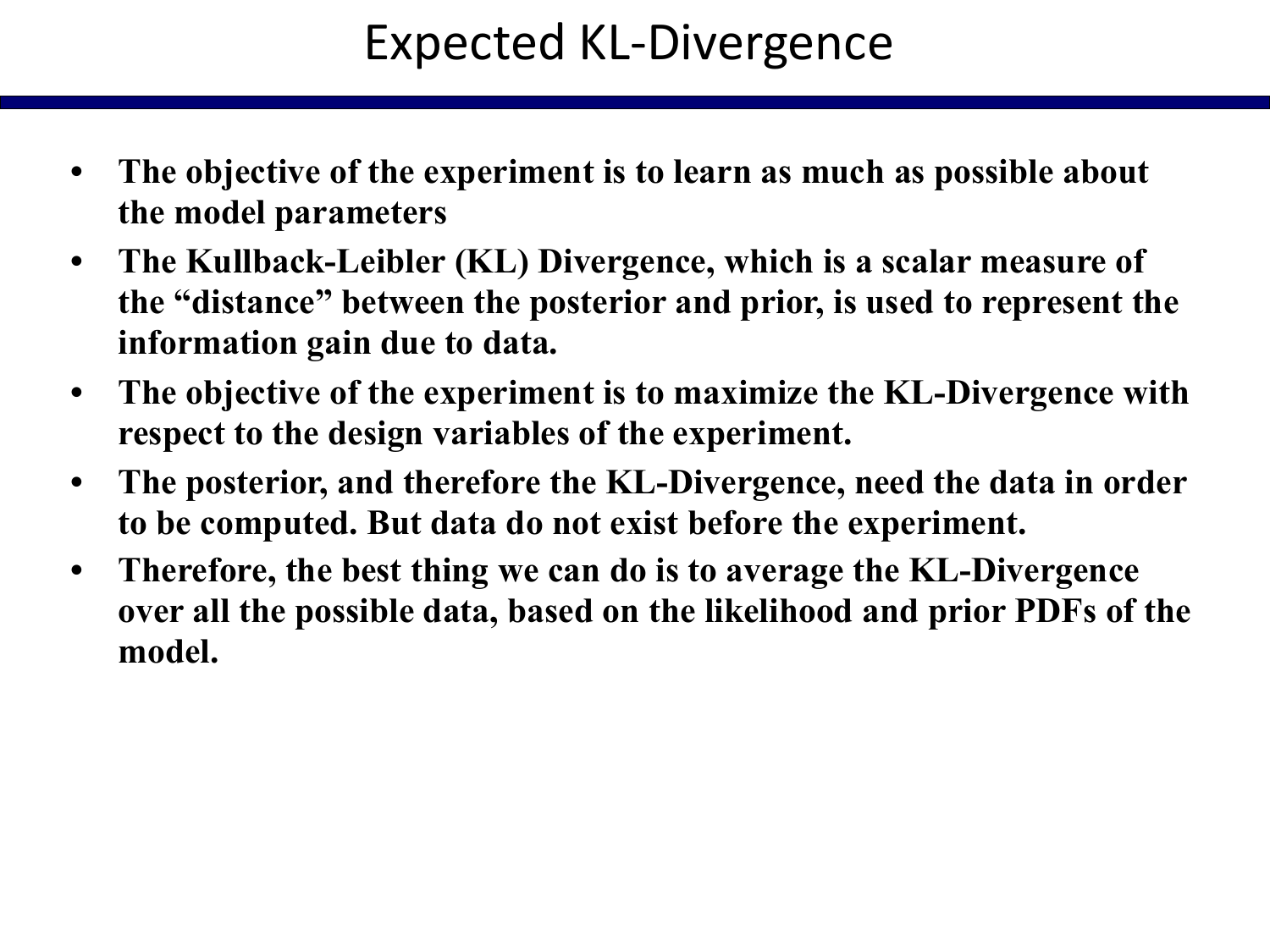**• Apply Bayes rule and substitute the posterior PDF in** 

U

$$
U(d) = I(\theta; y|d) = \int_{\Theta} \int_{Y} p(y|d) p(\theta|y, d) \log \frac{p(y|d) p(\theta|y, d)}{p(\theta|d) p(y|d)} d\theta dy
$$

**• One derives a form in terms of the likelihood and prior, that is suitable for approximation with Monte Carlo sampling**

$$
I(d) = I(\theta; y|d) = \int_{Y} p(y|d) \int_{\Theta} p(\theta|y, d) \log \frac{p(\theta|y, d)}{p(\theta)} d\theta dy
$$
  
= 
$$
\int_{Y} p(y|d) \int_{\Theta} \frac{p(y|\theta, d) p(\theta)}{p(y|d)} \log \frac{p(y|\theta, d) p(\theta)}{p(y|d) p(\theta)} d\theta dy
$$
  
= 
$$
\int_{Y} \int_{\Theta} p(y|\theta, d) p(\theta) \log \frac{p(y|\theta, d)}{p(y|d)} d\theta dy
$$
  
= 
$$
\int_{Y} \int_{\Theta} p(\theta, y|d) [\log p(y|\theta, d) - \log p(y|d)] d\theta dy
$$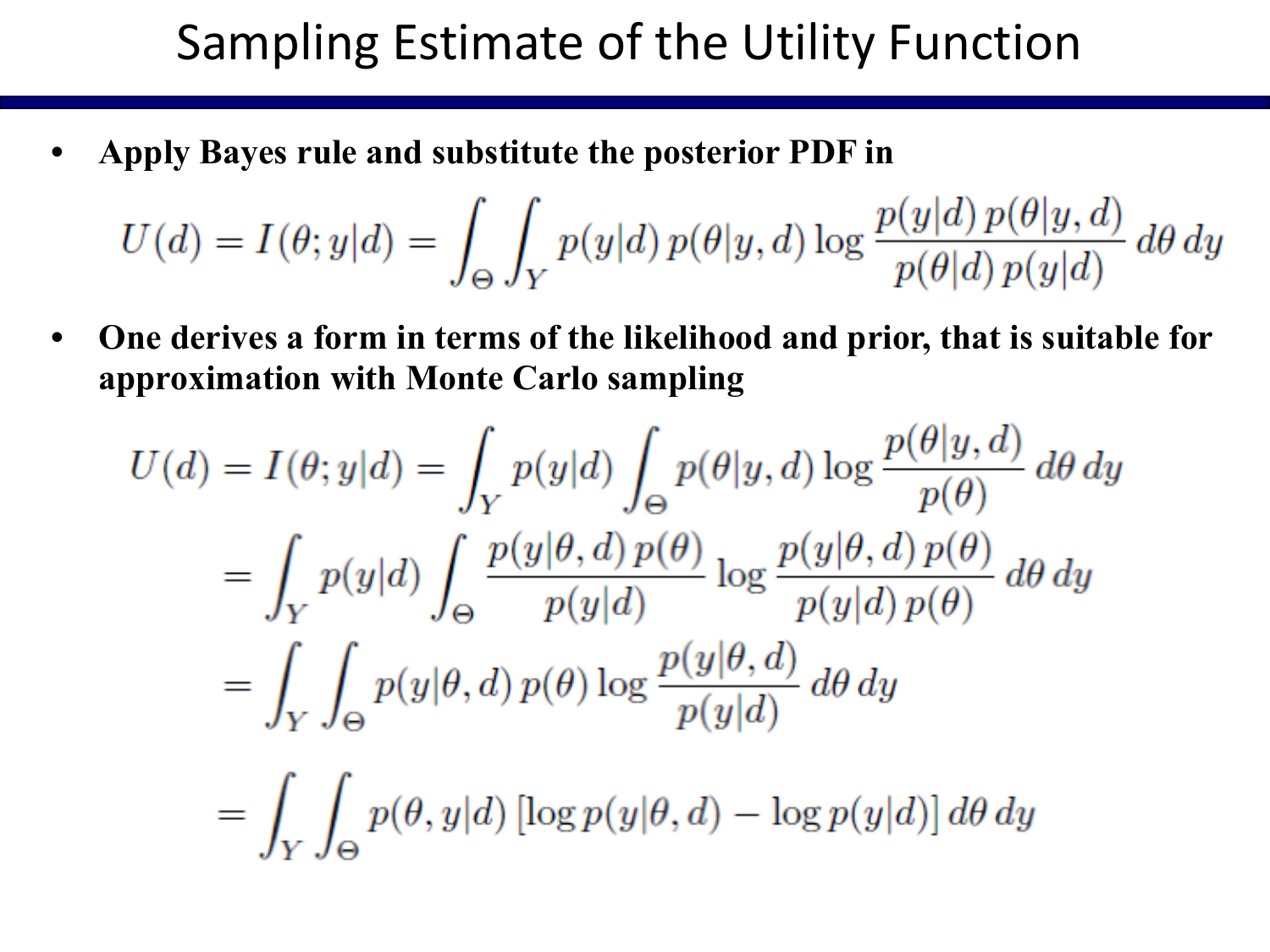**• Apply Bayes rule and substitute the posterior PDF in** 

$$
U(d) = \int_Y \int_{\Theta} p(\theta, y|d) \left[ \log p(y|\theta, d) - \log p(y|d) \right] d\theta dy
$$

**• Samples** 

$$
\theta^i, y^i \mid d \sim p(\theta, y \mid d), \qquad i = 1, \boxed{?}N
$$

 **from the joint PDF**

$$
p(\theta, y | d) = p(y | \theta, d) p(\theta | d)
$$

 **can be used to approximate the integrals with a Monte Carlo sum**

- **• Assuming that**  $p(\theta | d) = p(\theta)$
- **• the model parameter samples are generated from the prior**

 $\theta^i \sim p(\theta), \quad i = 1,$  **?**]*N* 

**• While the data samples are generated from the likelihood**

$$
y^{i} \sim N(g(\theta^{i}, d), \Sigma_{e}(\theta^{i}, d))
$$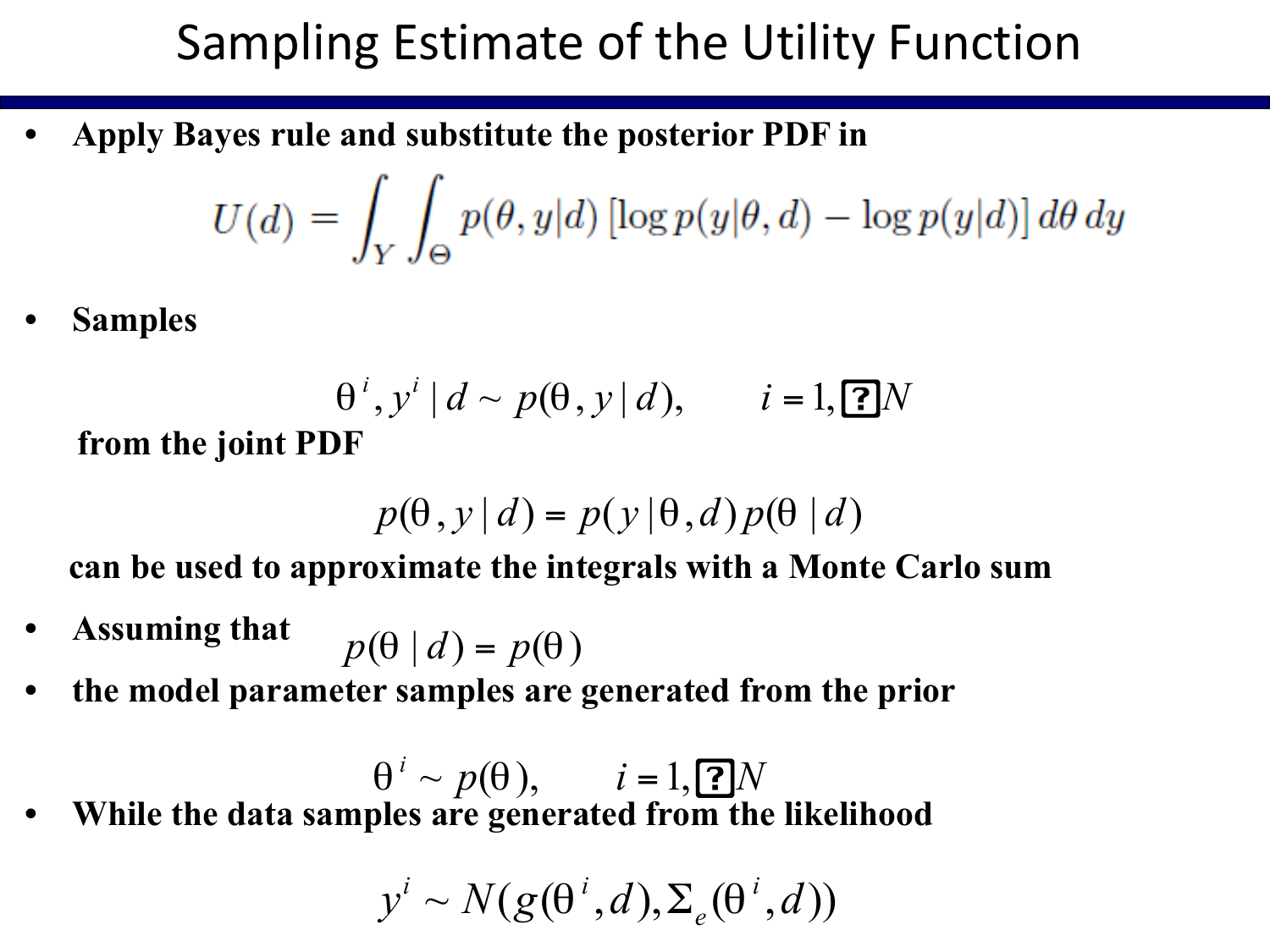**• Apply Bayes rule and substitute the posterior PDF in** 

$$
U(d) = \int_Y \int_{\Theta} p(\theta, y|d) \left[ \log p(y|\theta, d) - \log p(y|d) \right] d\theta dy
$$

**• The evidence is approximated with another Monte Carlo sum**

 $p(y|d) = \int_{\Theta} p(y, \theta | d) d\theta = \int_{\Theta} p(y | \theta, d) p(\theta) d\theta$ 

**• The Monte Carlo estimator is**

$$
U(d) \approx \frac{1}{N} \sum_{i=1}^{N} \left\{ \log p(y^i | \theta^i, d) - \log \left\{ \frac{1}{M} \sum_{j=1}^{M} p(y^i | \theta^{i,j}, d) \right\} \right\}
$$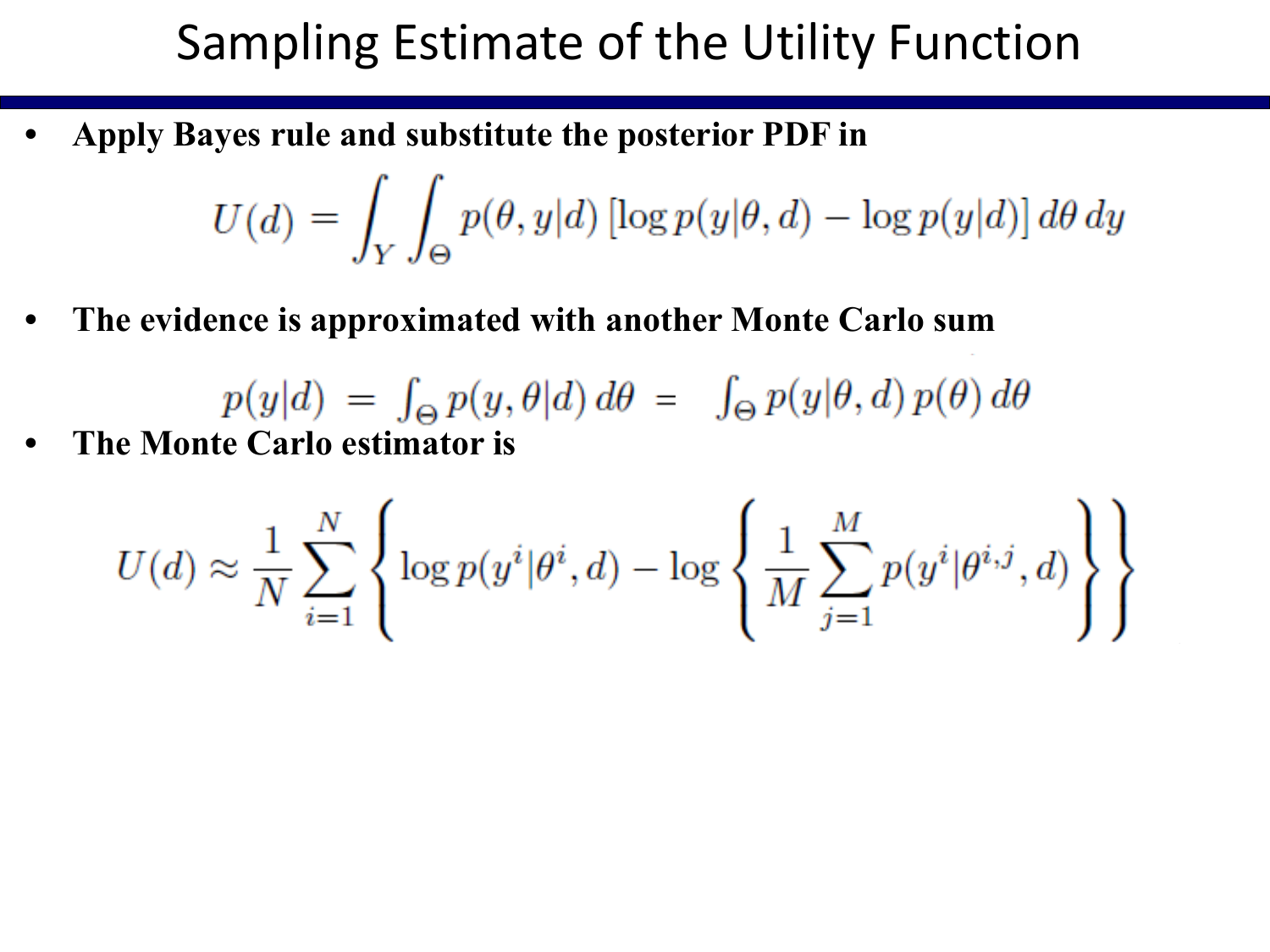$$
U(d) \approx \frac{1}{N} \sum_{i=1}^{N} \left\{ \log p(y^i | \theta^i, d) - \log \left\{ \frac{1}{M} \sum_{j=1}^{M} p(y^i | \theta^{i,j}, d) \right\} \right\}
$$

- **• The method requires N samples for the outer integral and M samples for the inner integral.**
- **• Thus, there is N+NM likelihood function evaluations involved for different values of the model parameters.**
- **• Since each likelihood function evaluation involves one model run, there is a number of N+NM model runs.**
- **• Note that we need to keep a sufficiently large number of outer and inner samples (N,M) in order to reduce the bias and the variance of the Monte Carlo estimate**
- **• This creates an enormous computational burden, especially when a model run is computationally expensive to perform.**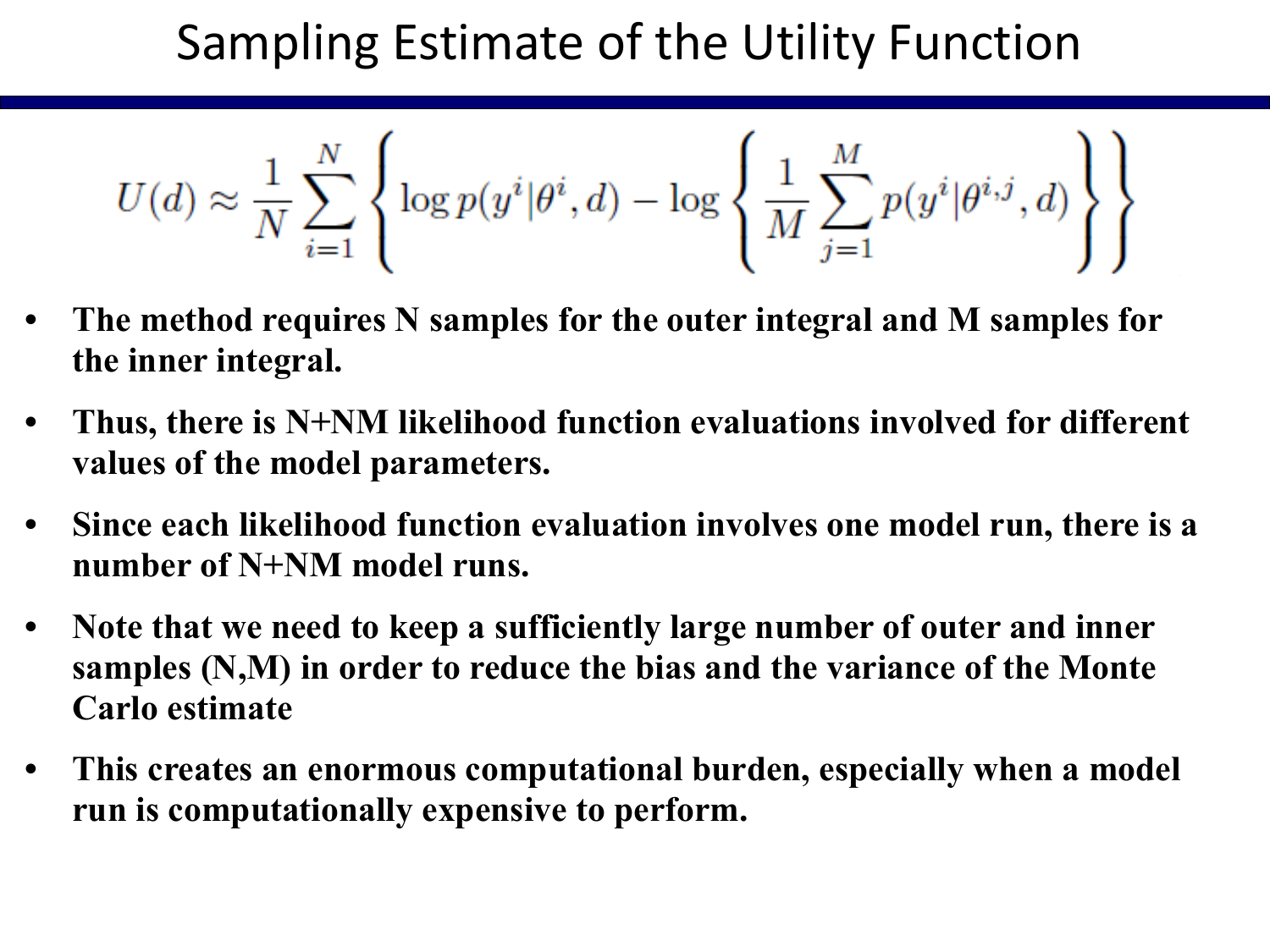# Simplification of Sampling Estimate

**• The utility function can be written in the form**

$$
U(d) = \int_{Y} \int_{\Theta} p(y|\theta, d) p(\theta) \log p(y|\theta, d) d\theta dy
$$

$$
- \int_{Y} \int_{\Theta} p(y|\theta, d) p(\theta) \log p(y|d) d\theta dy
$$

• The first term can be written as

$$
\int_{Y} \int_{\Theta} p(y|\theta, d) p(\theta) \log p(y|\theta, d) d\theta dy
$$

$$
= \int_{\Theta} p(\theta) \left\{ \int_{Y} p(y|\theta, d) \log p(y|\theta, d) dy \right\} d\theta
$$

$$
= - \int_{\Theta} p(\theta) \left\{ - \int_{Y} p(y|\theta, d) \log p(y|\theta, d) dy \right\} d\theta
$$

$$
= - \int_{\Theta} p(\theta) [H(p(y|\theta, d))] d\theta
$$

$$
= -E_{p(\theta)} [H(p(y|\theta, d))]
$$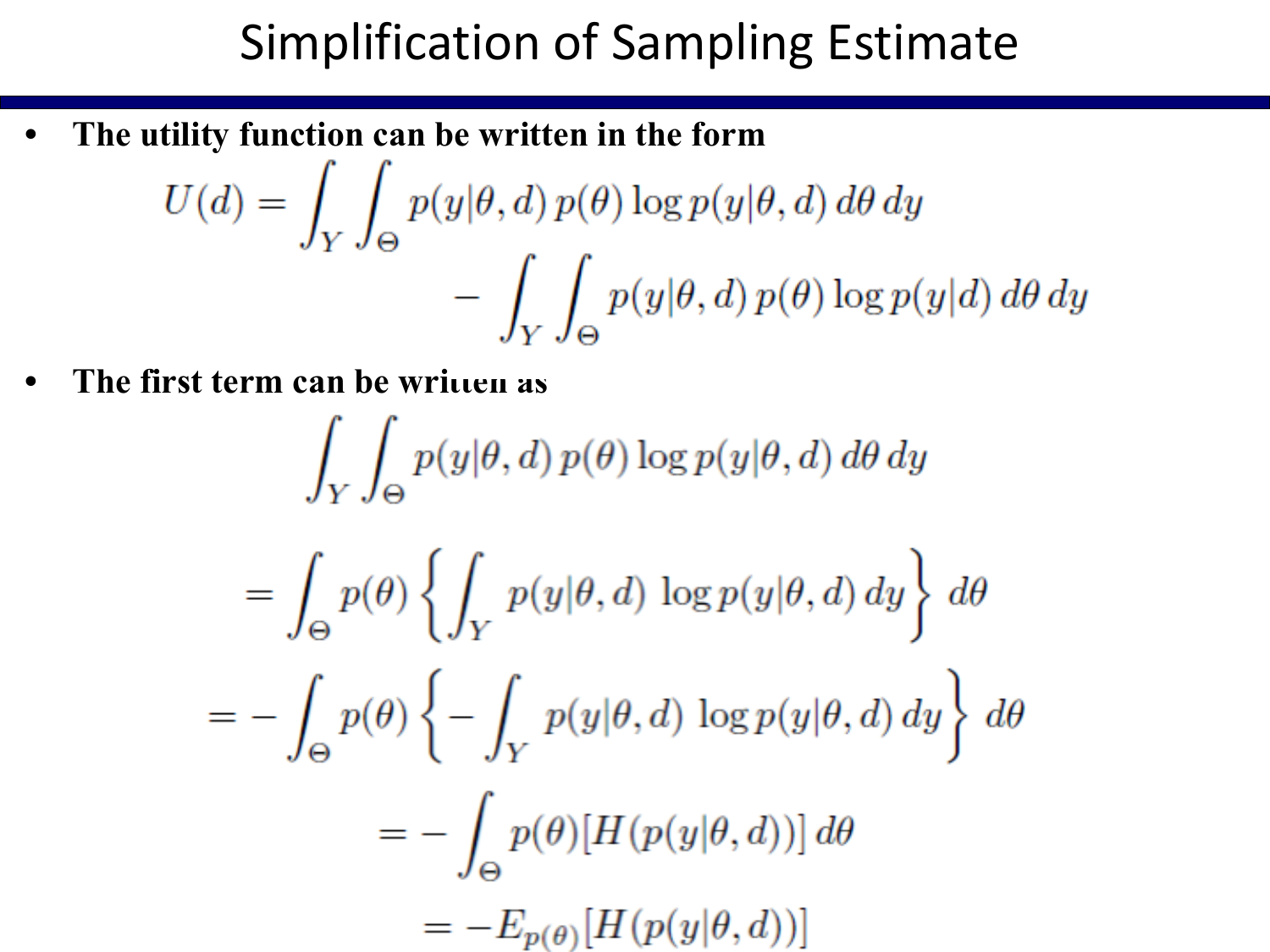# Simplification of Sampling Estimate

- **• which is the minus of the expectation of the likelihood entropy over the prior.**
- **• The likelihood function depends on the prediction error equation**

$$
y = g(\theta, d) + e
$$

**• where the prediction error is almost always modeled as Gaussian with zero mean and given covariance matrix. So the PDF of the data is given by a normal distribution**

$$
p(y|\theta, d) = N(g(\theta, d), \Sigma_e(\theta, d))
$$

**• The information entropy of the Gaussian likelihood depends only of the covariance matrix, given by (assume covariance does not depend on model parameters**

$$
H(p(y|\theta, d)) = \frac{1}{2}\log\{(2\pi e)^k |\Sigma_e(d)|\}
$$

**• Substituting, the utility function becomes**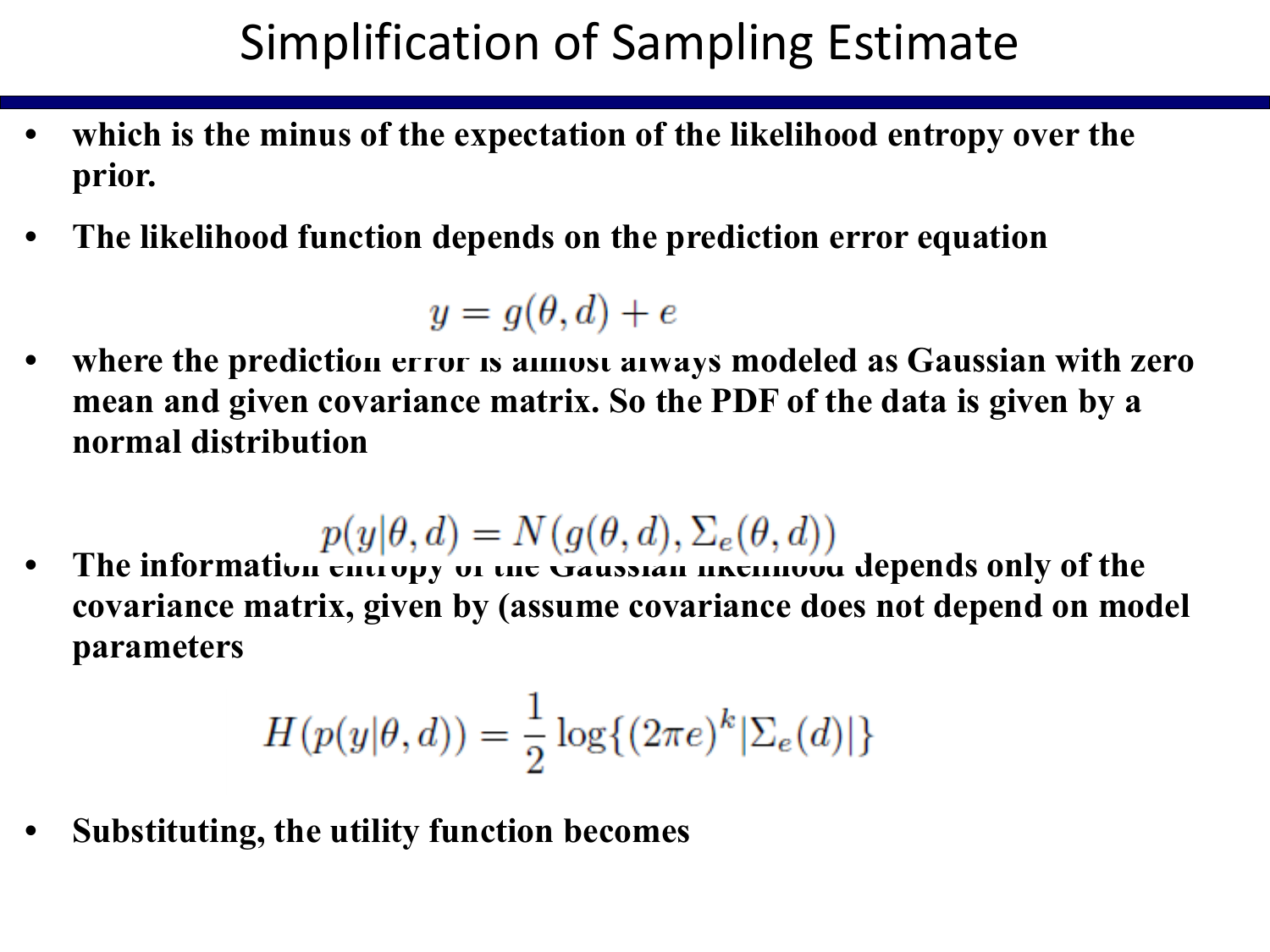# Simplification of Sampling Estimate

$$
U(d) = -\frac{1}{2}\log\{(2\pi e)^k |\Sigma_e(d)|\} - \int_Y \int_{\Theta} p(y|\theta, d) p(\theta) \log p(y|d) d\theta dy
$$

**• and the Monte Carlo estimate simplifies to**

$$
U(d) \approx -\frac{1}{2}\log\{(2\pi e)^k |\Sigma_e(d)|\} - \frac{1}{N}\sum_{i=1}^N \log \left\{\frac{1}{M}\sum_{j=1}^M p(y^i|\theta^{i,j}, d)\right\}
$$

**• Choosing the M inner model parameter samples to be exactly the same as the outer model parameter samples, the MC sampling estimates takes the form**

$$
U(d) \approx -\frac{1}{2}\log\{(2\pi e)^k |\Sigma_e(d)|\} - \frac{1}{N}\sum_{i=1}^N \log \left\{\frac{1}{N}\sum_{j=1}^N p(y^i|\theta^j, d)\right\}
$$

**• which constitutes an improved version since one less integral is approximated by Monte Carlo estimate.**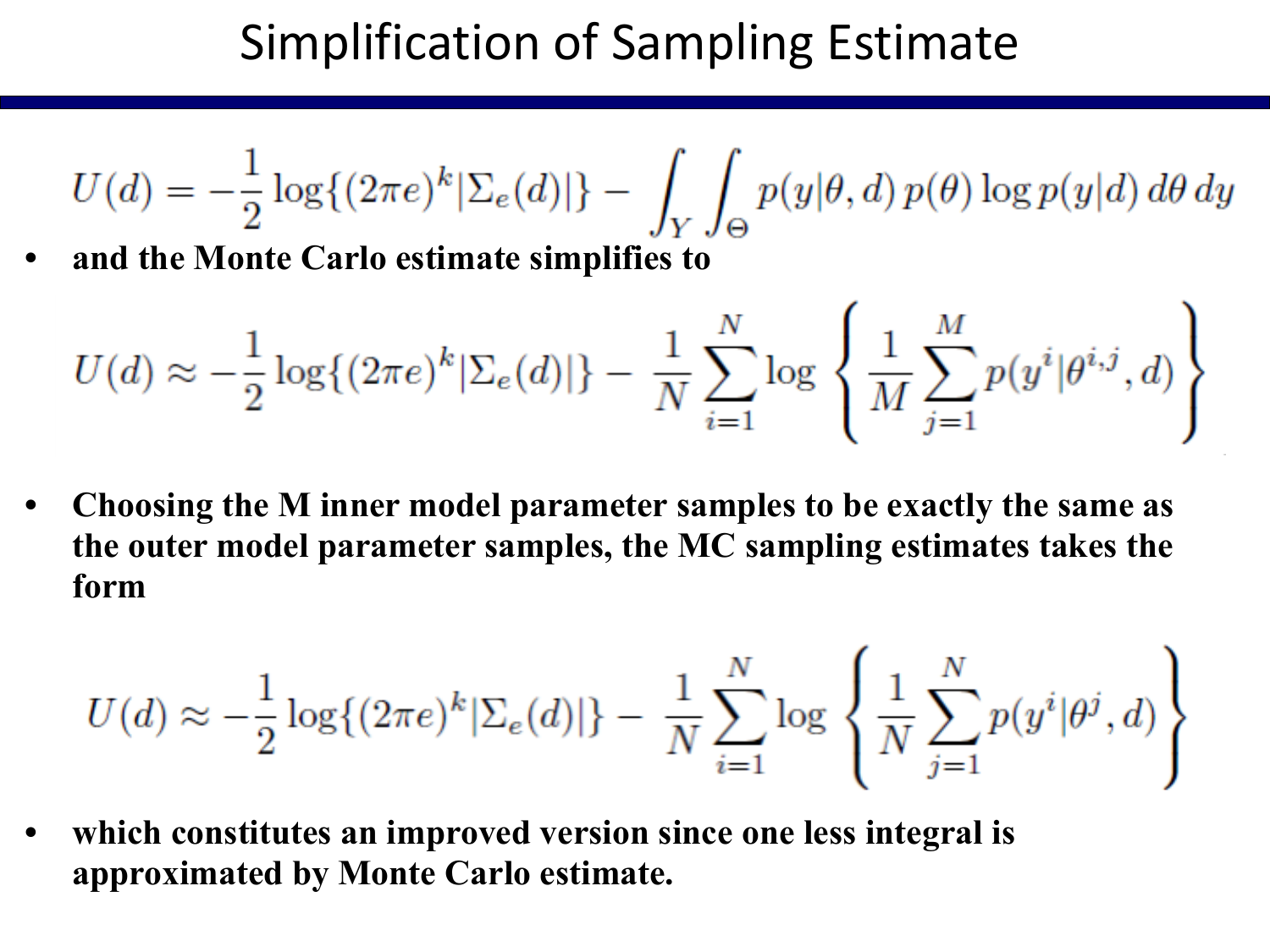#### Optimization Problem

**• Find design variables that maximize the utility function or minimize minus the utility function**

$$
U(d) \approx -\frac{1}{2}\log\{(2\pi e)^k |\Sigma_e(d)|\} - \frac{1}{N}\sum_{i=1}^N \log \left\{\frac{1}{M}\sum_{j=1}^M p(y^i|\theta^{i,j}, d)\right\}
$$

**• That is the optimal design variables are obtained from** 

$$
d_{opt} = \max_{d} U(d) = \min_{d} [-U(d)]
$$

- **• For each value of the design variables** *d* **the utility function is obtained using sampling. Resampling for each** *d* **makes the utility function to fluctuate as a function of** *d* **of . So an optimization algorithm is needed that is effective to such fluctuation.**
- **• CMA-ES is an effective algorithm that optimizes stochastic (fluctuating) objective functions.**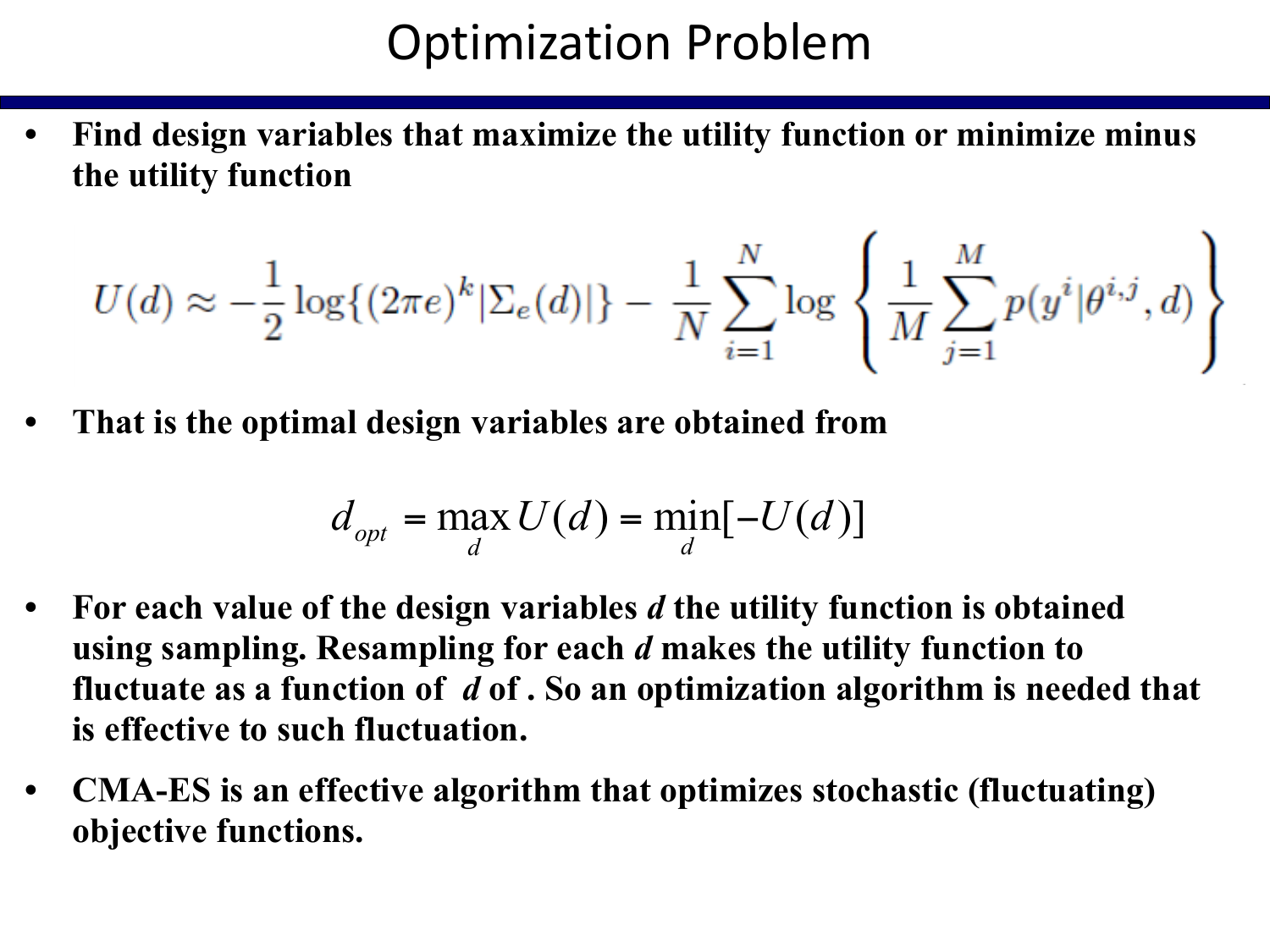# Optimization Problem

- **• However, resampling means that for each design value N+NM expensive model runs have to be performed.**
- **• To reduce the excessive computational burden, the model parameter and the data samples are kept the same when computing the utility function for all values of the design variables.**
- **• Keeping the samples the same also guarantees a smooth variation of the utility function wrt the design variables. The fluctuations due to the sampling estimate is no longer manifested in the values of the utility function. This makes the optimization problem easier to carry out with available techniques.**
- **• In OED, a number of local/global optima are manifested.**
- **• Gradient-based optimization methods are trapped to a local optimum.**
- **• CMA-ES is very efficient technique, with much higher chances to converge to the global optima.**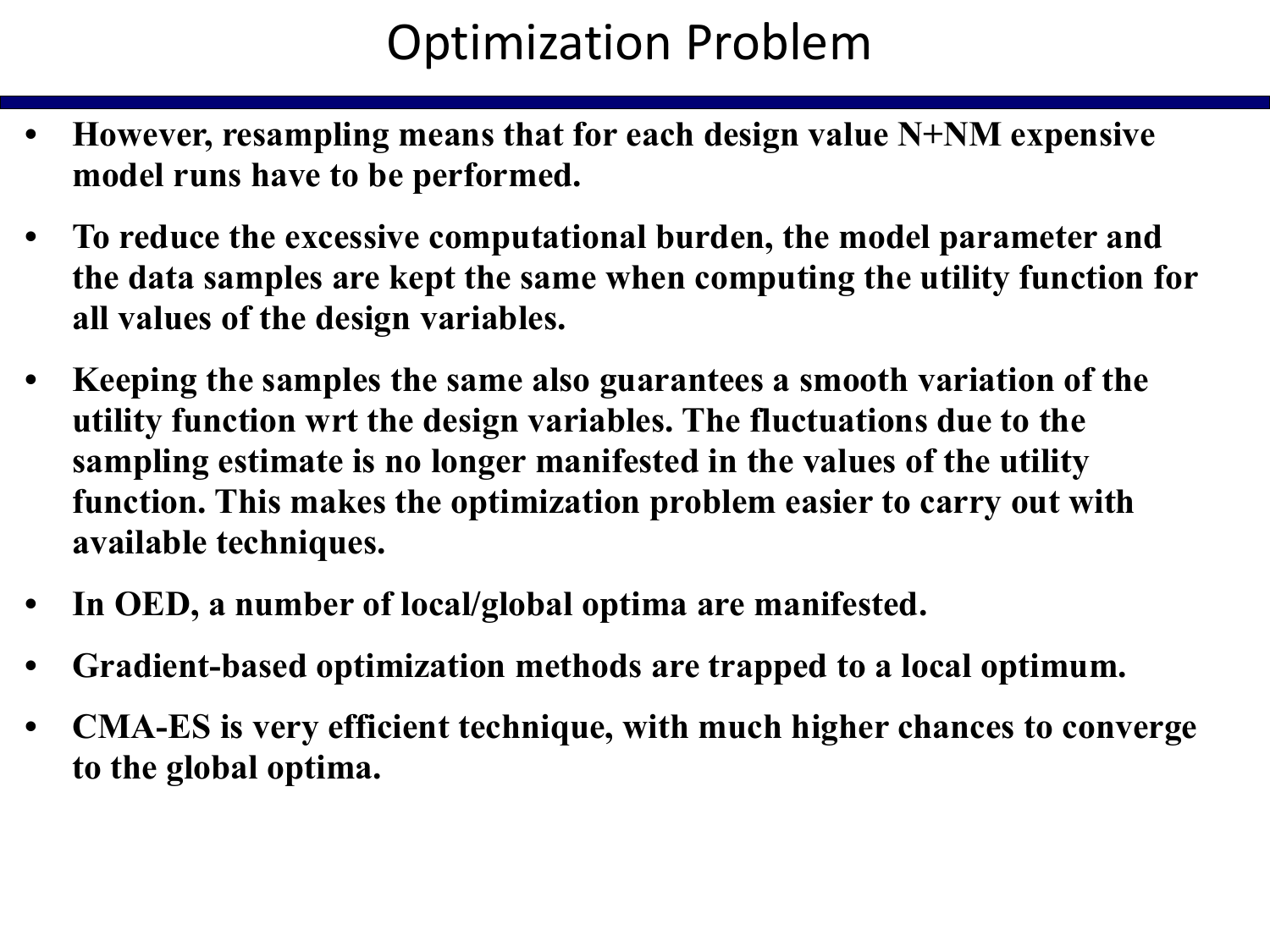#### Optimization Problem – Implementation Issues

$$
U(d) \approx \frac{1}{N} \sum_{i=1}^{N} \left\{ \log p(y^i | \theta^i, d) - \log \left\{ \frac{1}{M} \sum_{j=1}^{M} p(y^i | \theta^{i,j}, d) \right\} \right\}
$$

- **• Assume that the domain of the physical problem where our model is defined is continuum and that the design variables are continuous variables.**
- **• Let the design variables be associated with the location of sensors in the continuum domain. The problem now is stated as to find the sensor locations so that the data are most informative for inferring the model parameter**
- **• To efficiently compute the utility function for different values of design variables one can proceed as follows.**
- **• Generate N+NM model parameter samples in the space of model parameter, i.e.**

$$
\theta^i \sim p(\theta), \quad i = 1, \boxed{?}N
$$
  
 $\theta^{i,j} \sim p(\theta), \quad j = 1, \boxed{?}M$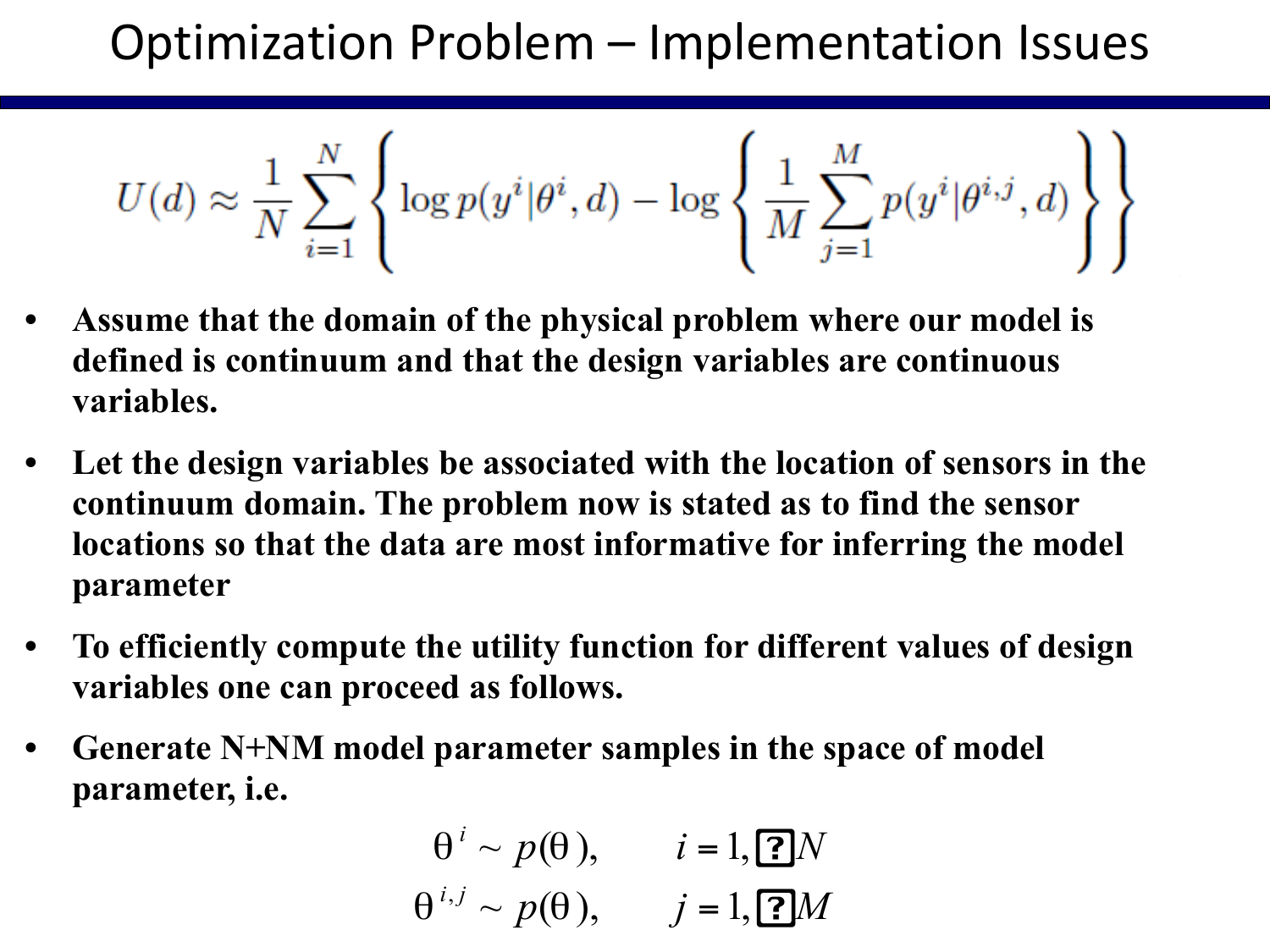#### Optimization Problem – Implementation Issues

$$
U(d) \approx \frac{1}{N} \sum_{i=1}^{N} \left\{ \log p(y^i | \theta^i, d) - \log \left\{ \frac{1}{M} \sum_{j=1}^{M} p(y^i | \theta^{i,j}, d) \right\} \right\}
$$

- **• For each model parameter sample compute the output QoI at all possible positions of the domain. Usually the domain is discretized and the QoI is computed at the grid points. The values of the QoI at points different from the grid points are computed by interpolation within an element and the values of the QoI at the nodes of the element**
- **• Given a value of the design variable** *d***, compute**

$$
g(\theta^i, d)
$$
 and  $g(\theta^{i,j}, d)$   
using interpolation.

**• Then generate data samples by sampling from the Gaussian PDF**

$$
y^{i} \sim N(g(\theta^{i}, d), \Sigma_{e}(\theta^{i}, d))
$$

**• Then compute for each data sample and model parameter sample**

$$
p(y^i | \theta^i, d)
$$
 and  $p(y^i | \theta^{i,j}, d)$